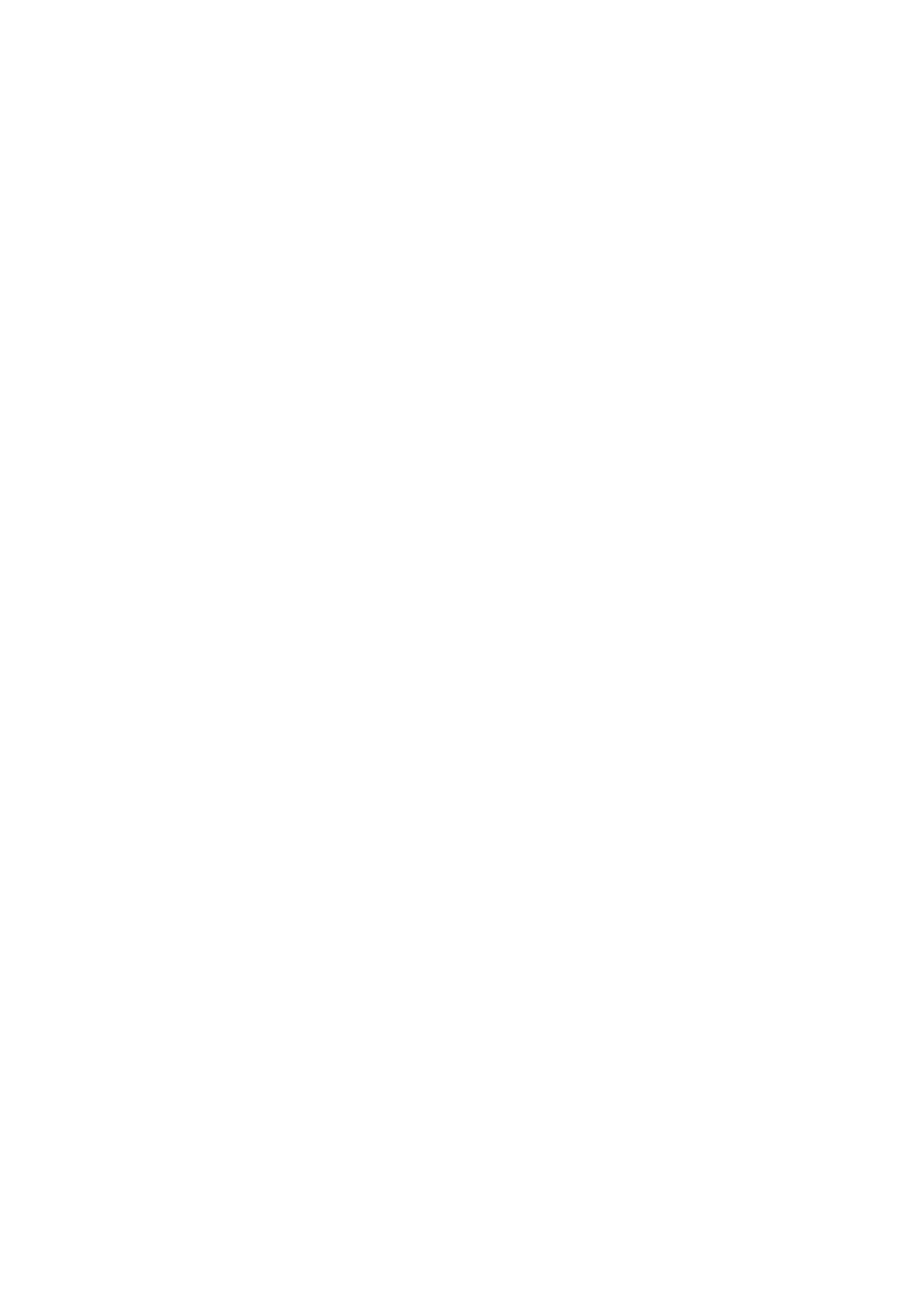Western Australia

# **Forest Products Regulations 2020**

## **Contents**

# **Part 1 — Preliminary**

- 1. Citation
- 2. Commencement
- 3. Terms used
- 4. Limited application of regulations to persons exercising powers under *Bush Fires Act 1954*

#### **Part 2 — Delivery notes**

- 5. Form of delivery note
- 6. Information required in delivery note
- 7. Use of delivery notes for Commission produce
- 8. Copies to be made of hard copy delivery note
- 9. Issue and form of hard copy delivery notes
- 10. Return of unused hard copy delivery note
- 11. Destruction of delivery notes prohibited
- 12. Accounting for hard copy delivery notes
- 13. Offence to alter delivery note
- 14. Delivery notes to be carried in vehicle
- 15. Driver of loaded vehicle to produce delivery note
- 16. Commission produce to be delivered to person and place specified in delivery note
- 17. Delivery note to be delivered with Commission produce
- 18. Delivery notes to be checked

# **Part 3 — Specific requirements relating to sawmills**

19. Log timber from Commission land not to be received at sawmill without delivery note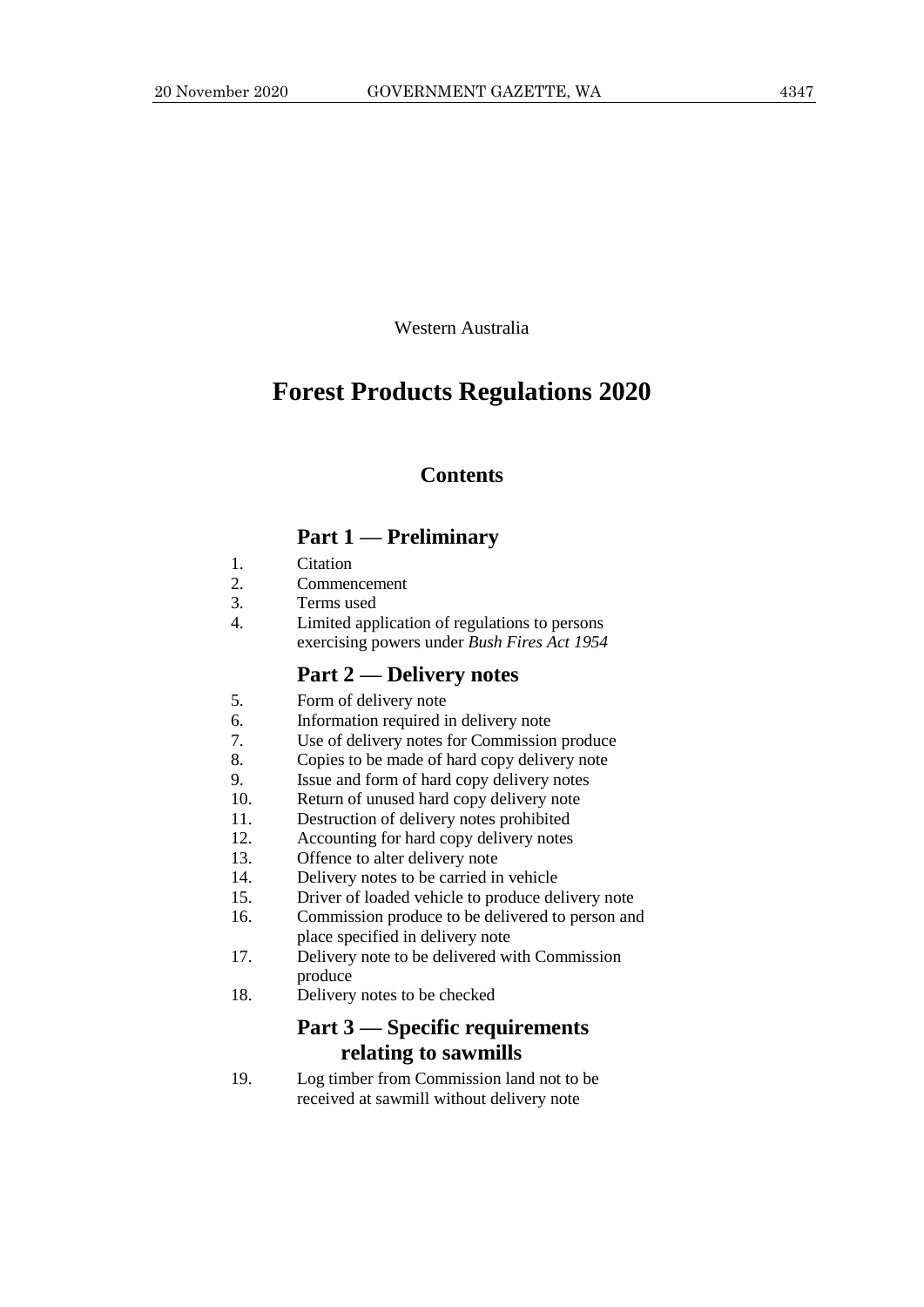#### *Forest Products Regulations 2020*

#### **Contents**

- 20. Delivery note to be signed at sawmill
- 21. Delivery of delivery note to General Manager

# **Part 4 — Determination of quantity of Commission produce**

- 22. Quantity to be immediately entered in delivery note
- 23. Incorrect quantity not to be entered in delivery note<br>24 Unquantified Commission produce not to be stored
- Unquantified Commission produce not to be stored or processed at sawmill

# **Part 5 — Log timber receival records**

- 25. Record of log timber receivals to be made
- 26. Copy of receival records to be kept for 2 years
- 27. Offence to alter receival record
- 28. Receival records to be given to General Manager
- 29. Authorised person to record sawmill inspection or inquiry (Act s. 64)

# **Part 6 — Miscellaneous**

- 30. Provision of contractual information
- 31. Mark used by authorised person seizing forest product (Act s. 65)
- 32. Trees not to be marked without authority
- 33. Misrepresentation

# **Defined terms**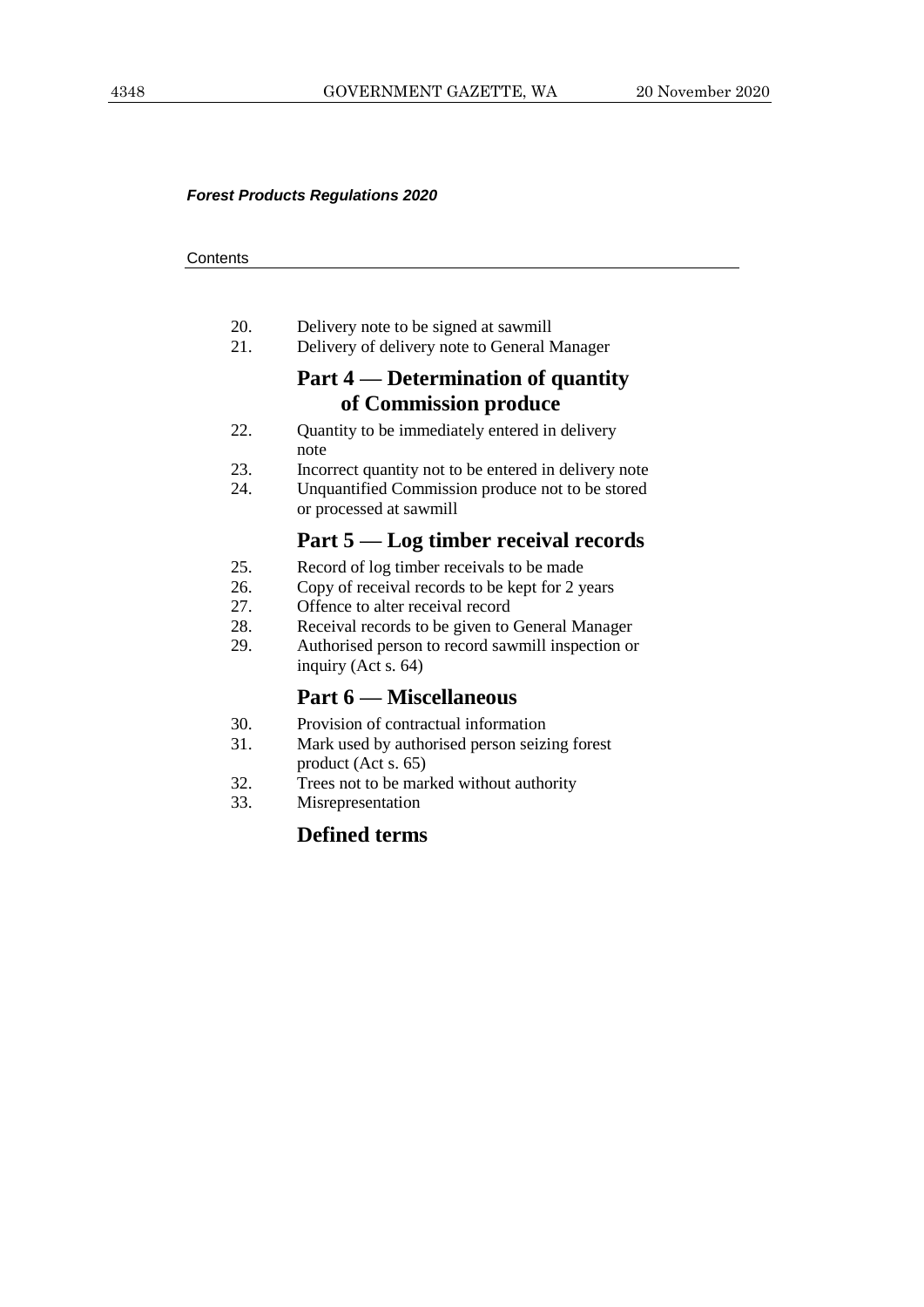Forest Products Act 2000

# **Forest Products Regulations 2020**

#### **SL 2020/225**

Made by the Governor in Executive Council.

# **Part 1 — Preliminary**

#### **1. Citation**

These regulations are the *Forest Products Regulations 2020*.

#### **2. Commencement**

These regulations come into operation as follows —

- (a) regulations 1 and  $2$  on the day on which these regulations are published in the *Gazette*;
- (b) the rest of the regulations on the day after that day.

#### **3. Terms used**

In these regulations —

*Commission land* means any of the following —

- (a) public land;
- (b) sharefarmed land;
- (c) land that the Commission has an interest in;

#### *Commission produce* includes —

- (a) forest products, as defined in section 4 of the Act; and
- (b) log timber;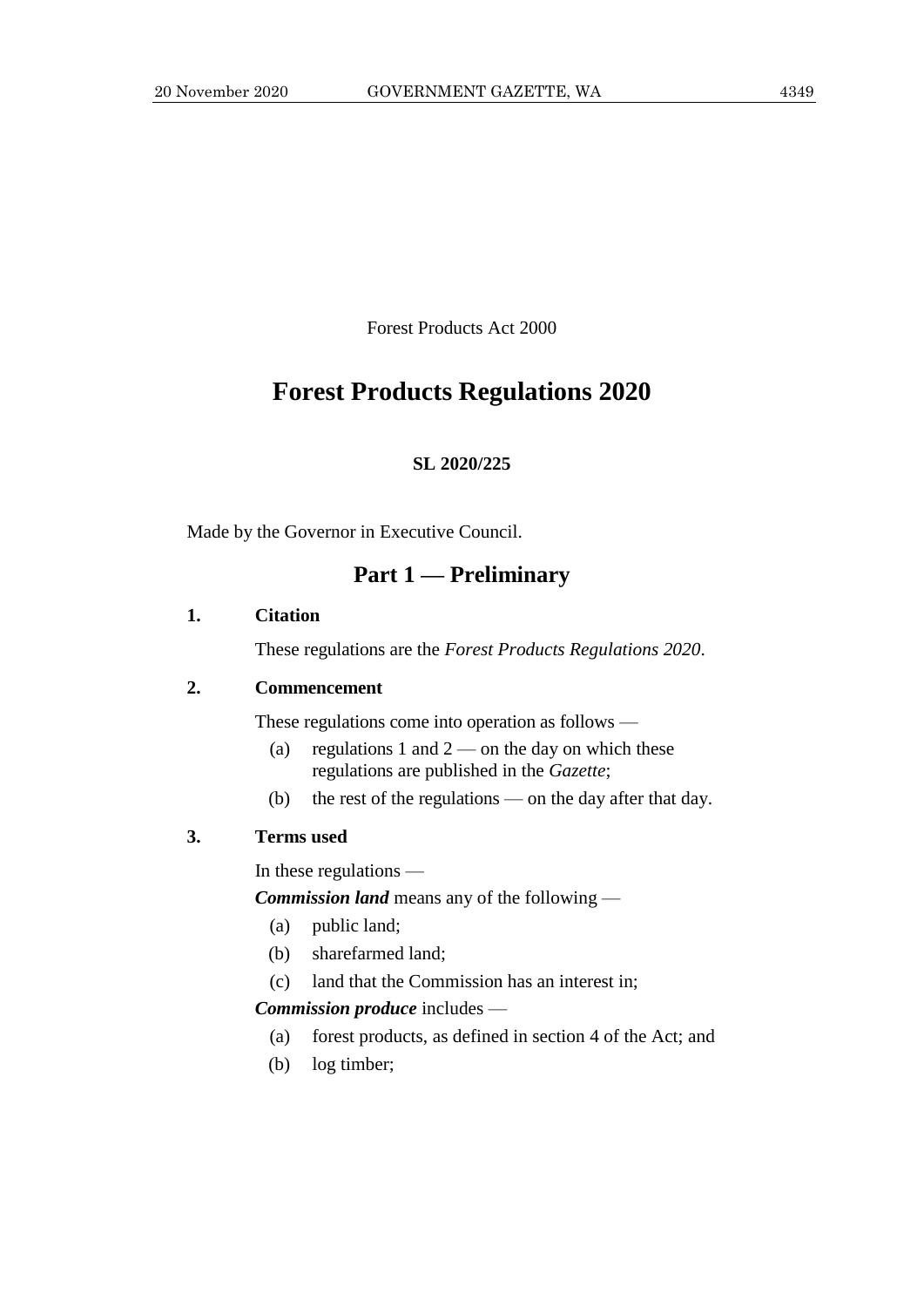#### *Forest Products Regulations 2020* Part 1 **Preliminary**

**r. 4**

*delivery note* means a note relating to the removal of Commission produce produced under Part 2;

*fell* includes fell by machine;

*log timber* means timber that has been lawfully felled on and removed from Commission land;

*manager*, of a sawmill, means a person having the immediate charge and direction of operations at the sawmill;

*nominated officer* means an employee of or a contractor to the Commission who is nominated by the General Manager to exercise powers under these regulations;

*receival record* means a record referred to in regulation 25(1);

*responsible person*, for a sawmill, means the sawmill owner or the manager of the sawmill;

*sawmill* has the meaning given in section 62 of the Act;

*sawmill owner*, in relation to a sawmill, means any person who is the proprietor, lessee or occupier of the sawmill and includes a person in occupation under contract with the owner or under a subcontract;

*sign*, in relation to a delivery note or receipt, means —

- (a) in the case of a hard copy note or a receipt referred to in regulation 9(2)(b), to sign the note or receipt physically; or
- (b) in the case of an electronic note, to enter the electronic identifying information provided by the Commission;

*working day* means a day other than a Saturday, Sunday or public holiday.

#### **4. Limited application of regulations to persons exercising powers under** *Bush Fires Act 1954*

These regulations do not apply to, or in relation to, a person exercising a power or performing a function or duty under the *Bush Fires Act 1954*.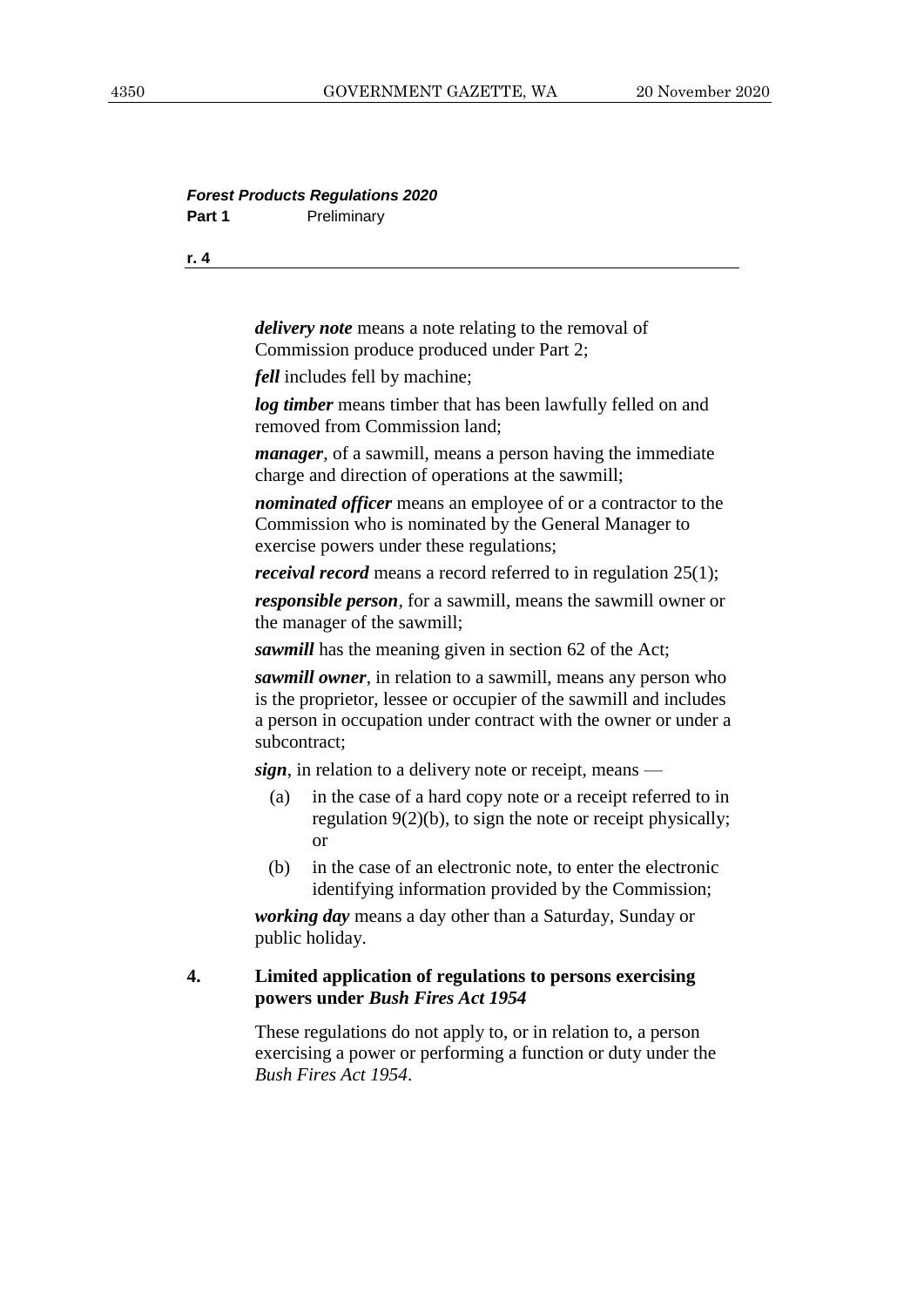# **Part 2 — Delivery notes**

#### **5. Form of delivery note**

- (1) A delivery note must be produced
	- (a) in hard copy form; or
	- (b) in electronic form; or
	- (c) in any other form approved by the General Manager.
- (2) A delivery note under subregulation (1) must be produced
	- (a) in a form approved by the General Manager; and
	- (b) in a manner approved by the General Manager.
- (3) Approval of procedures to produce a delivery note may be given  $for -$ 
	- (a) a class of notes specified in the approval; or
	- (b) notes created or used by a person or class of persons specified in the approval.

#### **6. Information required in delivery note**

- (1) A delivery note for Commission produce must contain the following information —
	- (a) the date of removal of the Commission produce;
	- (b) the name of the person to whom the Commission produce is to be delivered;
	- (c) the address to which the Commission produce is to be delivered;
	- (d) the species, description, classification and grade of the Commission produce;
	- (e) details of the location from which the Commission produce was removed;
	- (f) if the Commission produce is being removed under a production contract — the name of the person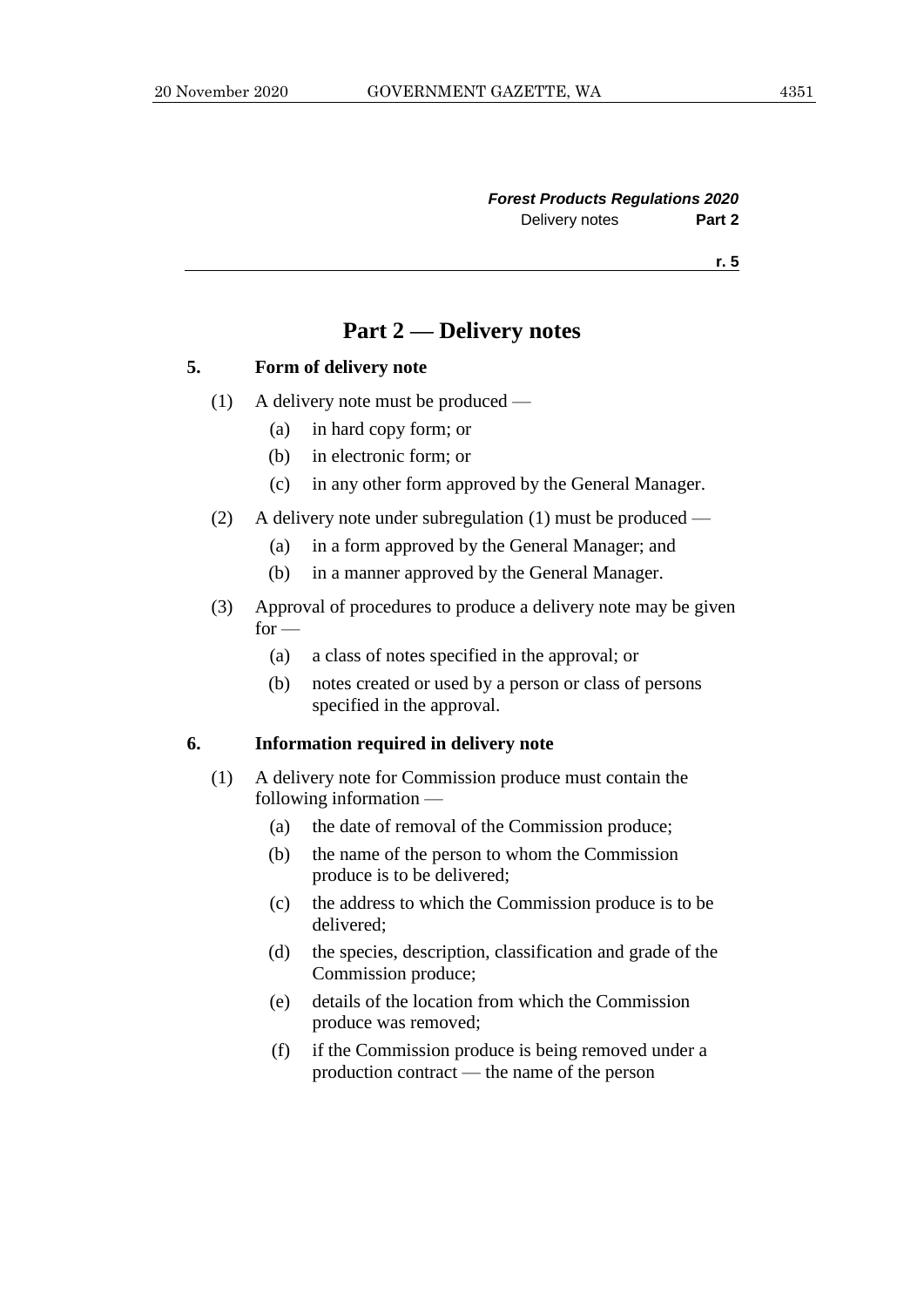## *Forest Products Regulations 2020* Part 2 Delivery notes

**r. 7**

contracting with the Commission under the contract and details of the contract;

- (g) the registration number of the vehicle on which the Commission produce is to be transported;
- (h) the signature of the driver of the vehicle on which the Commission produce is to be transported.
- (2) The General Manager may in writing exempt a person or a class of persons from complying with some or all of the requirements in subregulation (1).

## **7. Use of delivery notes for Commission produce**

- (1) Except as provided in subregulation (2), a separate delivery note must be created for each type of Commission produce.
- (2) One delivery note may be created for 2 or more types of Commission produce in a load if all the produce —
	- (a) is of the same description, classification and grade as specified on the note; and
	- (b) has the same destination; and
	- (c) in the case of produce that is to be quantified by weighing — is to be weighed simultaneously.

# **8. Copies to be made of hard copy delivery note**

A person who produces a hard copy delivery note must keep a copy of the note.

Penalty: a fine of \$1 000.

# **9. Issue and form of hard copy delivery notes**

(1) A person who produces a hard copy delivery note must use a form of note issued by the General Manager. Penalty for this subregulation: a fine of \$50.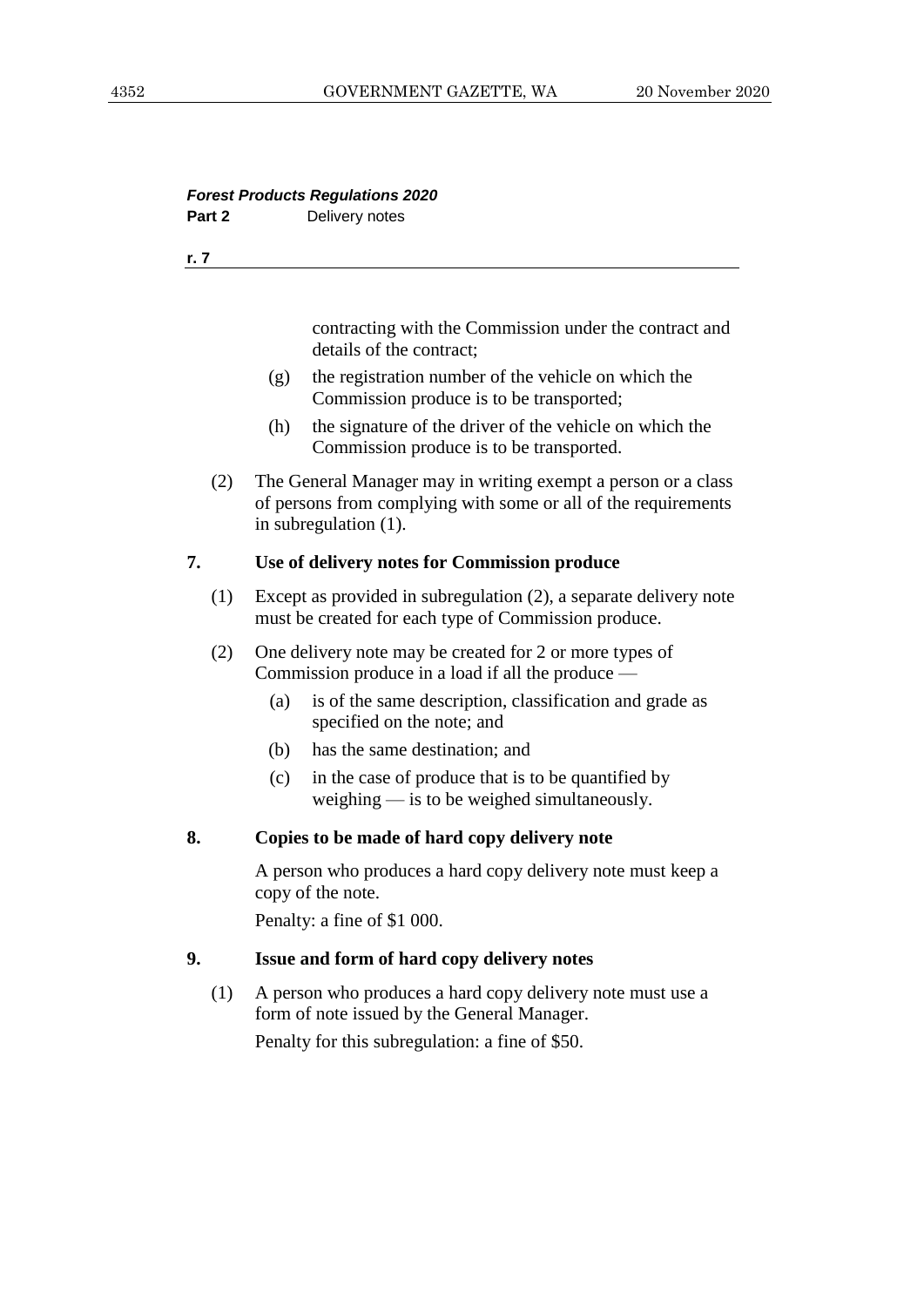| <b>Forest Products Regulations 2020</b> |        |
|-----------------------------------------|--------|
| Delivery notes                          | Part 2 |

- (2) The General Manager may
	- (a) issue books of hard copy delivery notes; and
	- (b) require a person to sign a receipt for a book of hard copy delivery notes issued to the person.

#### **10. Return of unused hard copy delivery note**

If the General Manager issues a book of hard copy delivery notes to a person, the person must return the book to the General Manager, together with any unused notes, as soon as practicable after the first of the following occurs —

- (a) the person has completed all the entries for the book;
- (b) the General Manager requests the person to return the book.

Penalty: a fine of \$1 000.

#### **11. Destruction of delivery notes prohibited**

 $(1)$  In this regulation —

*destroy*, in relation to a delivery note, means to deal with it so that —

- (a) all or any of the information recorded or stored on it is obliterated or rendered illegible or irrecoverable; or
- (b) it cannot convey a meaning in a visible, audible or recoverable form.
- (2) Unless authorised in writing to do so by the General Manager, a person must not destroy —
	- (a) a delivery note; or
	- (b) an unused hard copy delivery note.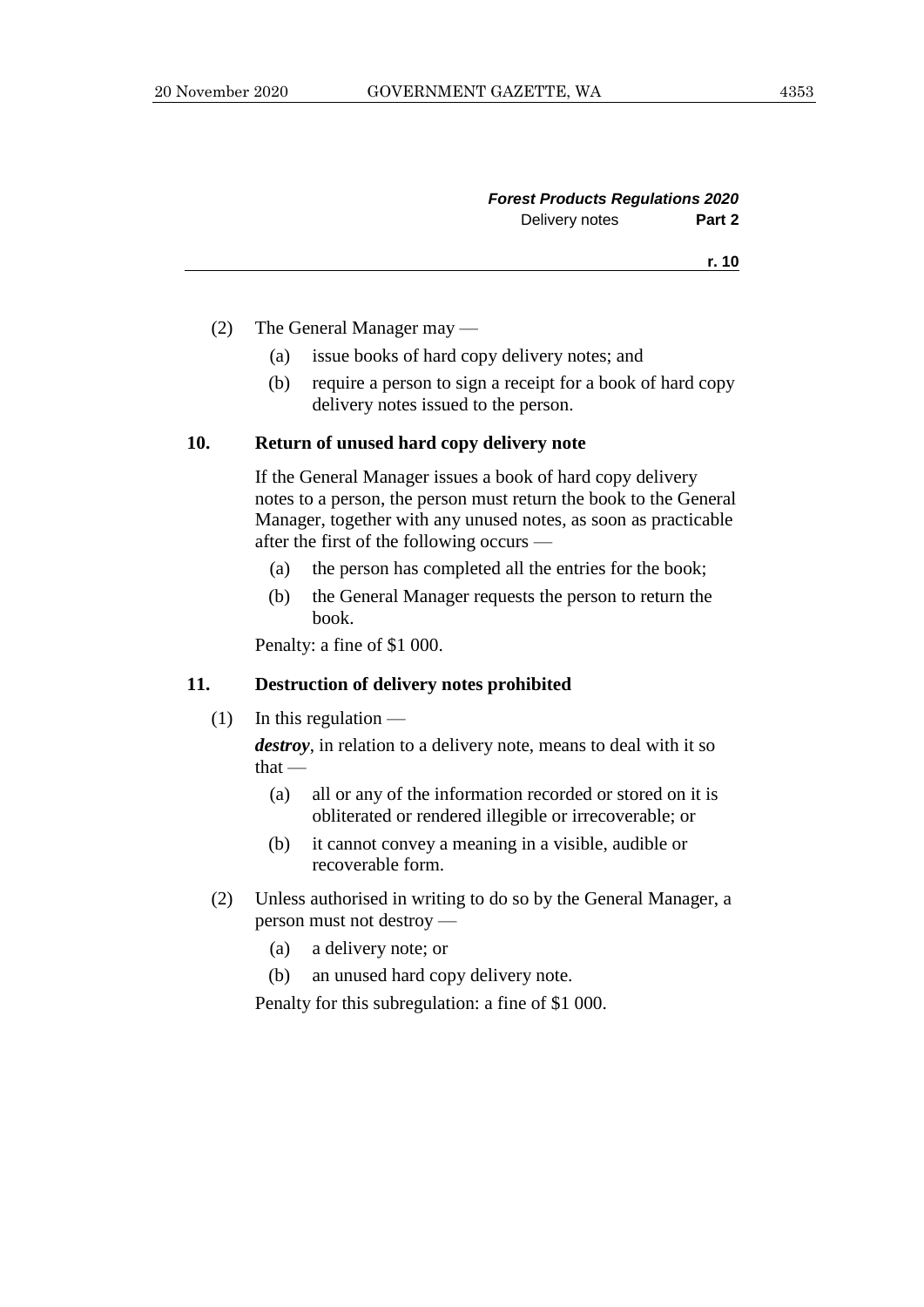#### *Forest Products Regulations 2020* Part 2 Delivery notes

**r. 12**

#### **12. Accounting for hard copy delivery notes**

- (1) The General Manager may, by written notice given to a person who has been issued a book of hard copy delivery notes, require the person to —
	- (a) return the book or any note in the book to the General Manager within a period specified in the notice; or
	- (b) account for the location of the book or any note in the book within a period specified in the notice.
- (2) A person who is given a notice under subregulation (1) must comply with the notice within the period specified in the notice.

Penalty for this subregulation: a fine of \$1 000.

(3) A person must not knowingly give a false account of the location of a hard copy delivery note or a book of hard copy delivery notes.

Penalty for this subregulation: a fine of \$1 000.

#### **13. Offence to alter delivery note**

- (1) A person must not alter a statement or information entered in a hard copy delivery note unless —
	- (a) the alteration is made for the purpose of correcting a mistake as soon as practicable after the mistake is discovered; and
	- (b) the alteration is made in a manner that leaves the entry that is altered legible or recoverable; and
	- (c) the identity of the person making the alteration is recorded on the note.

Penalty for this subregulation: a fine of \$2 000.

(2) A person must not alter a statement or information entered in an electronic delivery note.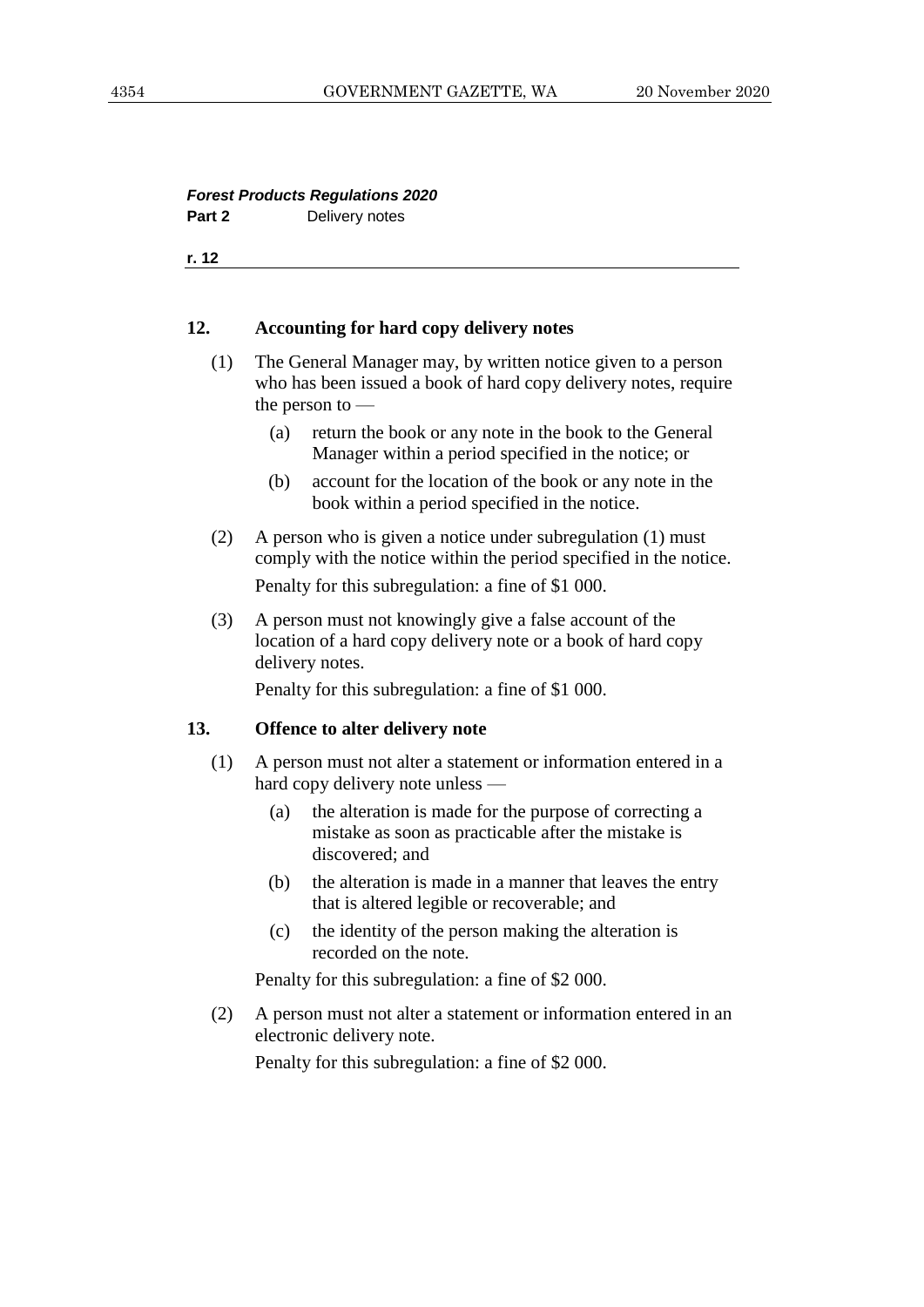| <b>Forest Products Regulations 2020</b> |                |
|-----------------------------------------|----------------|
| Part 2                                  | Delivery notes |
| r. 14                                   |                |

- (3) If the General Manager becomes aware of a mistake in an electronic delivery note, the General Manager —
	- (a) must endeavour to ensure that the mistake is corrected as soon as practicable after it is discovered; and
	- (b) may direct the person who created the note to produce a correct replacement note.

#### **14. Delivery notes to be carried in vehicle**

The driver of a vehicle carrying Commission produce must ensure that at all times during the transportation of the produce —

- (a) in the case of a hard copy delivery note the original and all copies of the note are carried in the vehicle; or
- (b) in the case of an electronic delivery note the note is accessible by electronic means by the driver from the vehicle.

Penalty: a fine of \$2 000.

#### **15. Driver of loaded vehicle to produce delivery note**

 $(1)$  In this regulation —

*applicable vehicle* means a vehicle carrying Commission produce, unless the General Manager has exempted the vehicle or the class of vehicle in writing from complying with this regulation;

*conservation and land management officer* has the meaning given in the CALM Act section 3.

(2) A nominated officer or a conservation and land management officer may require the driver of an applicable vehicle to produce for inspection any delivery notes created for the Commission produce carried by the vehicle that are in the possession of the driver.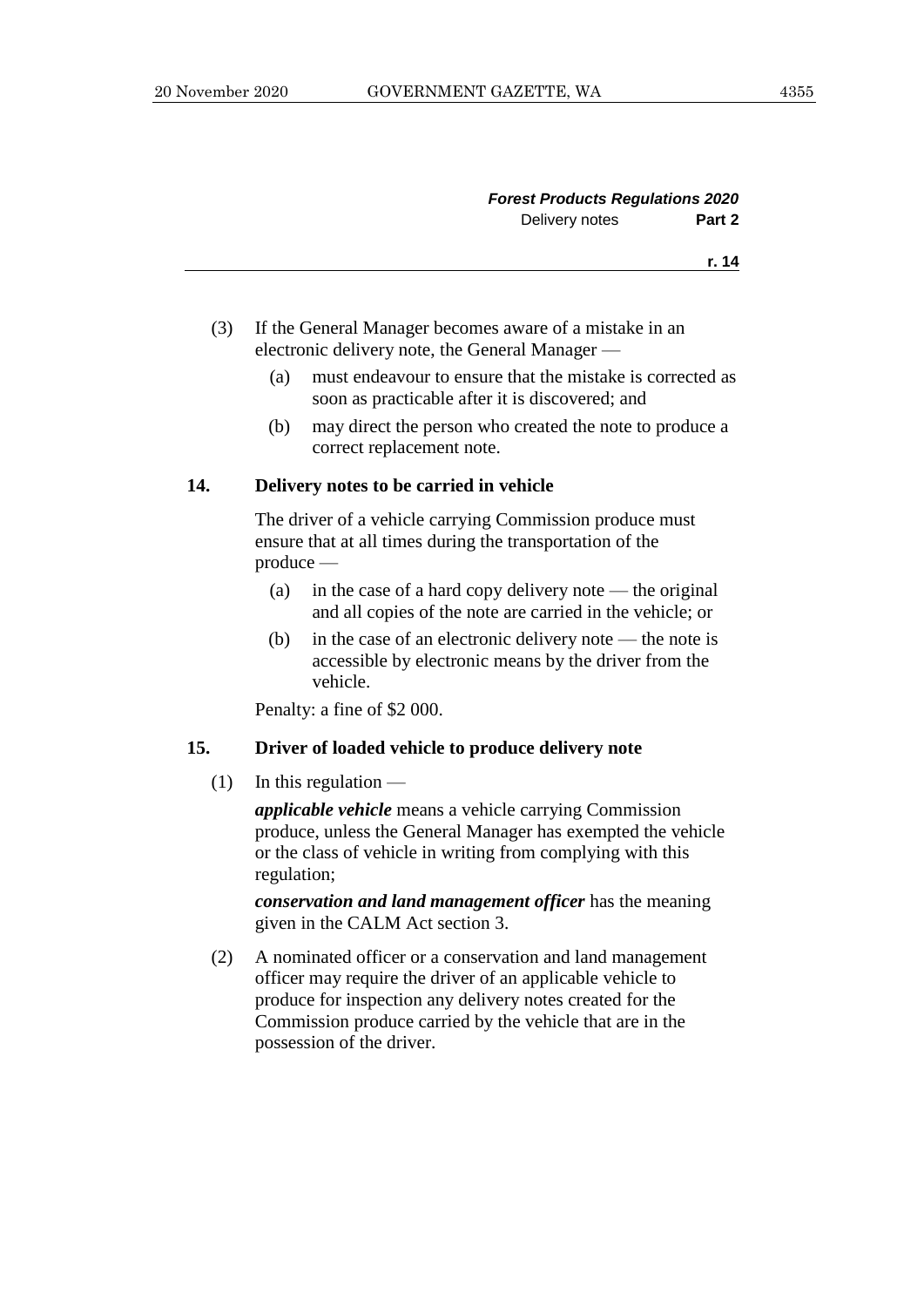#### *Forest Products Regulations 2020* **Part 2** Delivery notes

**r. 16**

| (3) | The driver of a vehicle must comply with a requirement under |
|-----|--------------------------------------------------------------|
|     | subregulation $(2)$ .                                        |

Penalty for this subregulation: a fine of \$2 000.

(4) If a delivery note is produced for inspection, the officer who inspected the note must sign the note and endorse on the note the date and place of inspection.

#### **16. Commission produce to be delivered to person and place specified in delivery note**

A person must not deliver Commission produce unless it is delivered to —

- (a) the person specified on the delivery note as the person to whom the produce is to be delivered; and
- (b) the place specified on the delivery note as the place to which the produce is to be delivered.

Penalty: a fine of \$2 000.

#### **17. Delivery note to be delivered with Commission produce**

The driver of a vehicle carrying Commission produce must ensure that —

- (a) in the case of a hard copy delivery note a copy of the note is delivered with the produce; or
- (b) in the case of an electronic delivery note a copy of the note is delivered electronically when the produce is delivered.

Penalty: a fine of \$2 000.

#### **18. Delivery notes to be checked**

 $(1)$  In this regulation —

*buyer*, in relation to Commission produce, means the buyer of the timber under a production contract.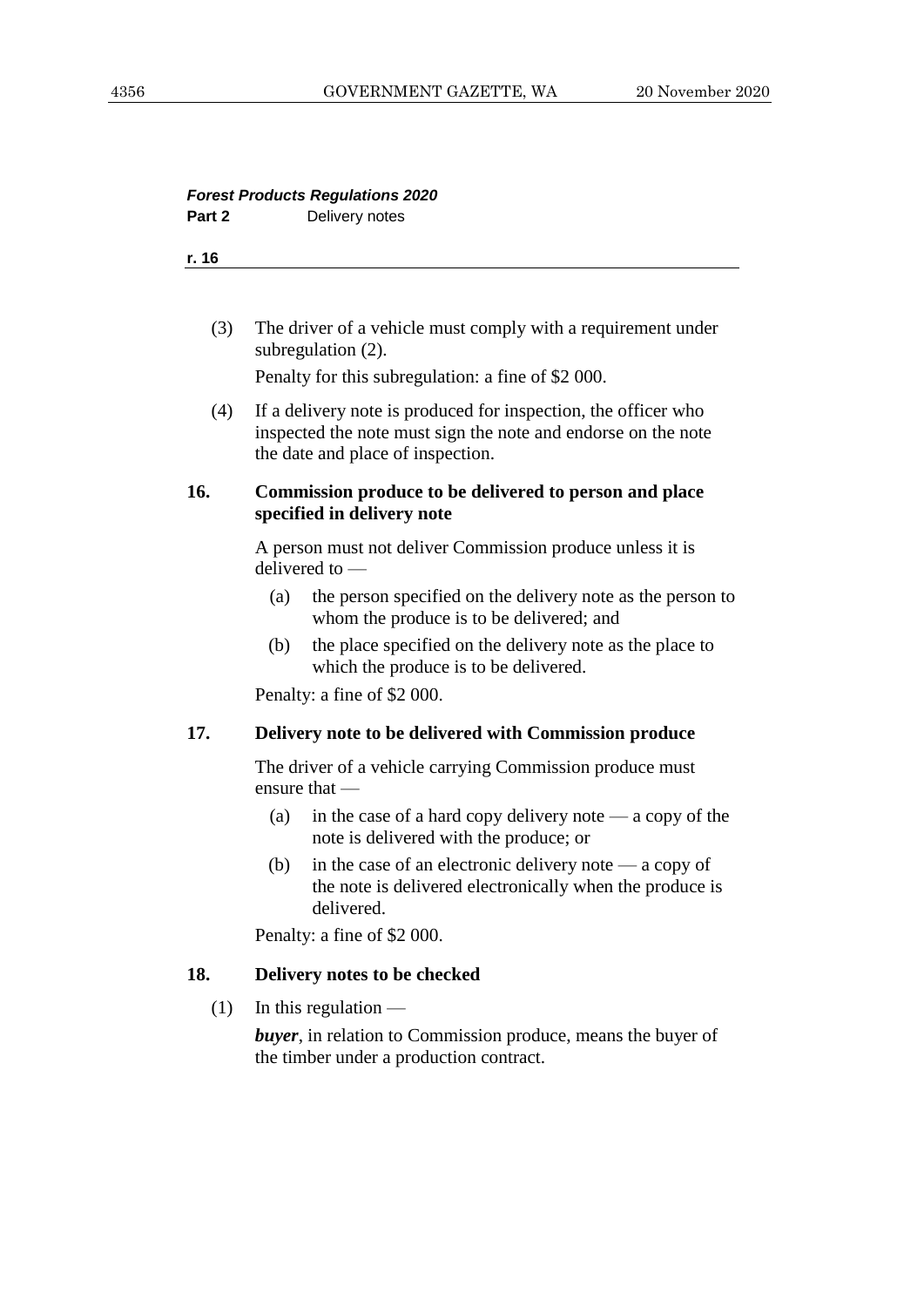|                | <b>Forest Products Regulations 2020</b> |  |
|----------------|-----------------------------------------|--|
| Delivery notes | Part 2                                  |  |
|                | r. 18                                   |  |
|                |                                         |  |

- (2) The General Manager must endeavour to ensure that, in any month, not less than 5% of delivery notes completed in respect of Commission produce removed from Commission land during that month are checked for accuracy by nominated officers.
- (3) The nominated officers are to check the delivery notes against the Commission produce —
	- (a) before the produce is removed from Commission land; or
	- (b) while the produce is being delivered to a buyer; or
	- (c) at the sawmill where the produce is to be processed; or
	- (d) in a manner approved by the General Manager.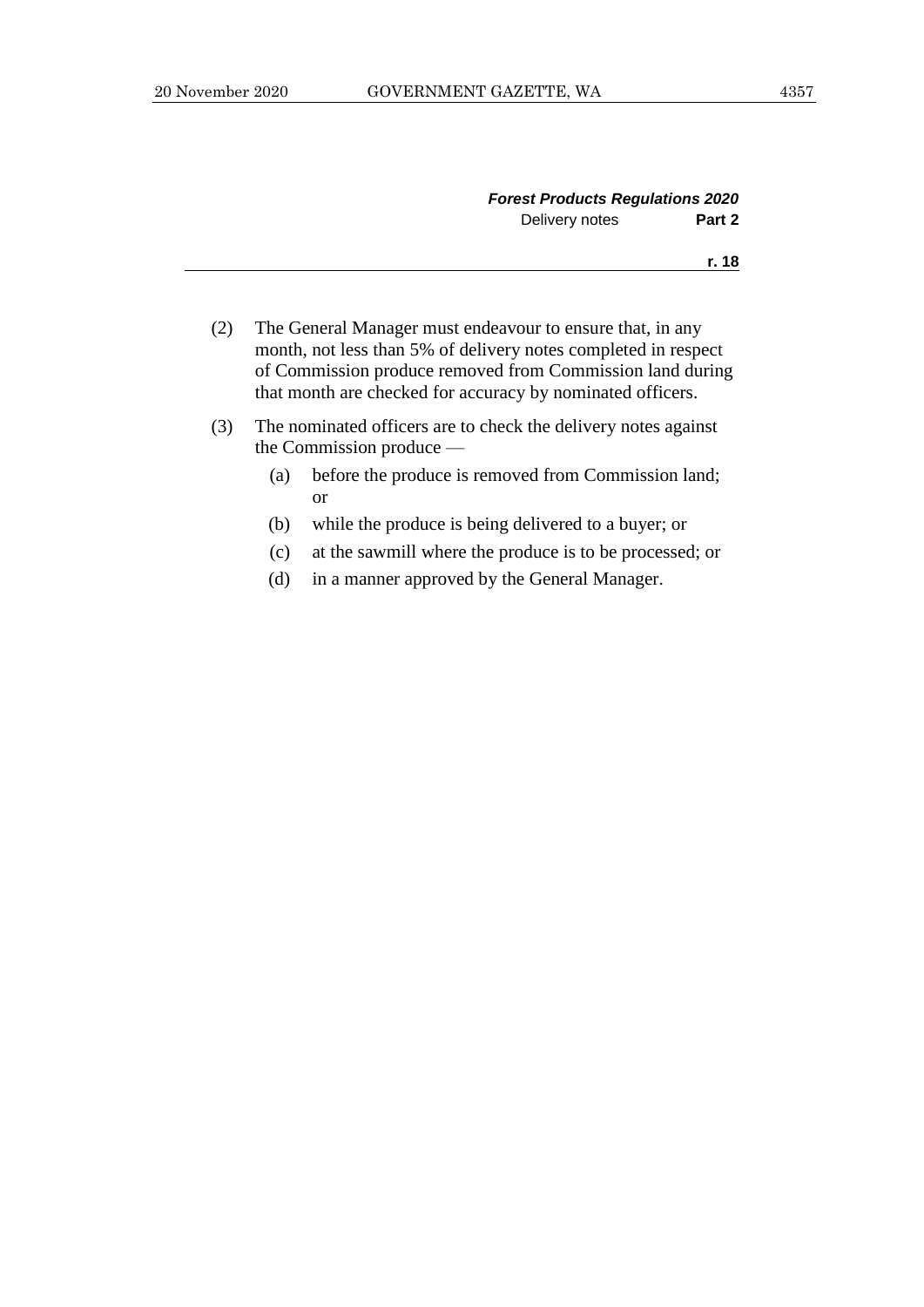#### *Forest Products Regulations 2020*

**Part 3** Specific requirements relating to sawmills

**r. 19**

# **Part 3 — Specific requirements relating to sawmills**

#### **19. Log timber from Commission land not to be received at sawmill without delivery note**

Each responsible person for a sawmill must ensure that when log timber that has been felled on Commission land is received at the sawmill, the delivery note created for the timber is received with the timber.

Penalty: a fine of \$2 000.

#### **20. Delivery note to be signed at sawmill**

Each responsible person for a sawmill must ensure that when log timber that has been felled on Commission land is received at the sawmill, the delivery note created for the timber is immediately signed by a person employed at the sawmill. Penalty: a fine of \$2 000.

#### **21. Delivery of delivery note to General Manager**

Each responsible person for a sawmill must ensure that a delivery note received at the sawmill is sent to the General Manager —

- (a) in the case of a hard copy delivery note within 3 working days from the day the note is received; or
- (b) in the case of an electronic delivery note  $-\text{in}$ accordance with the manner of production approved by the General Manager under regulation 5(2)(b).

Penalty: a fine of \$2 000.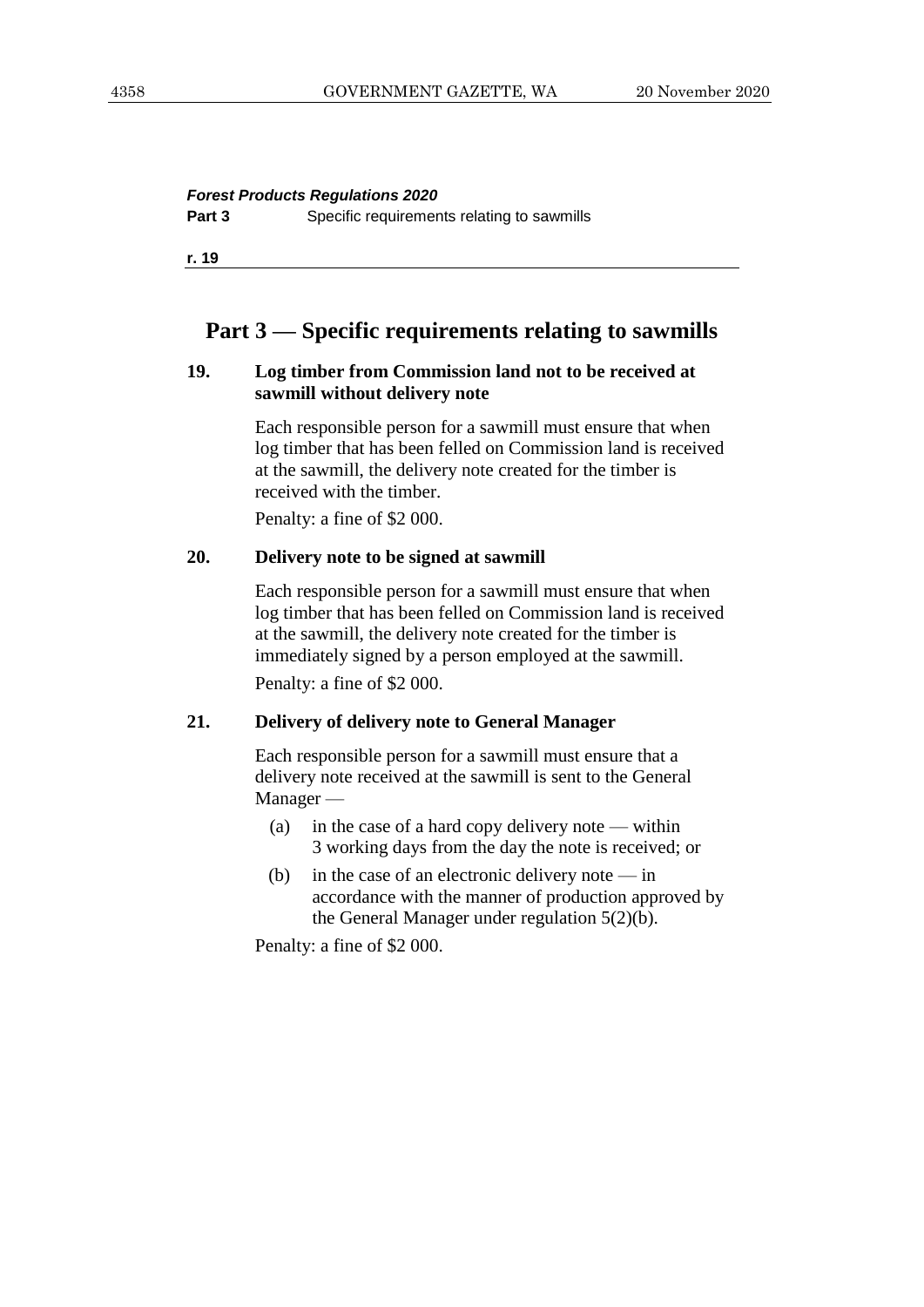# **Part 4 — Determination of quantity of Commission produce**

#### **22. Quantity to be immediately entered in delivery note**

(1) A person who determines the quantity of Commission produce that has been removed from Commission land must immediately record the quantity on the delivery note created for the produce.

Penalty for this subregulation: a fine of \$2 000.

(2) If the determination of the quantity of Commission produce is printed on a weighbridge ticket or some other form, the person making the determination must attach the ticket or form to the delivery note completed for the produce.

Penalty for this subregulation: a fine of \$2 000.

#### **23. Incorrect quantity not to be entered in delivery note**

A person must not knowingly record in a delivery note for Commission produce an incorrect statement of the quantity determined for the produce.

Penalty: a fine of \$2 000.

#### **24. Unquantified Commission produce not to be stored or processed at sawmill**

A responsible person for a sawmill must not, without the authorisation of the General Manager, permit Commission produce to be stored or processed at the sawmill unless the quantity of the produce has been determined.

Penalty: a fine of \$2 000.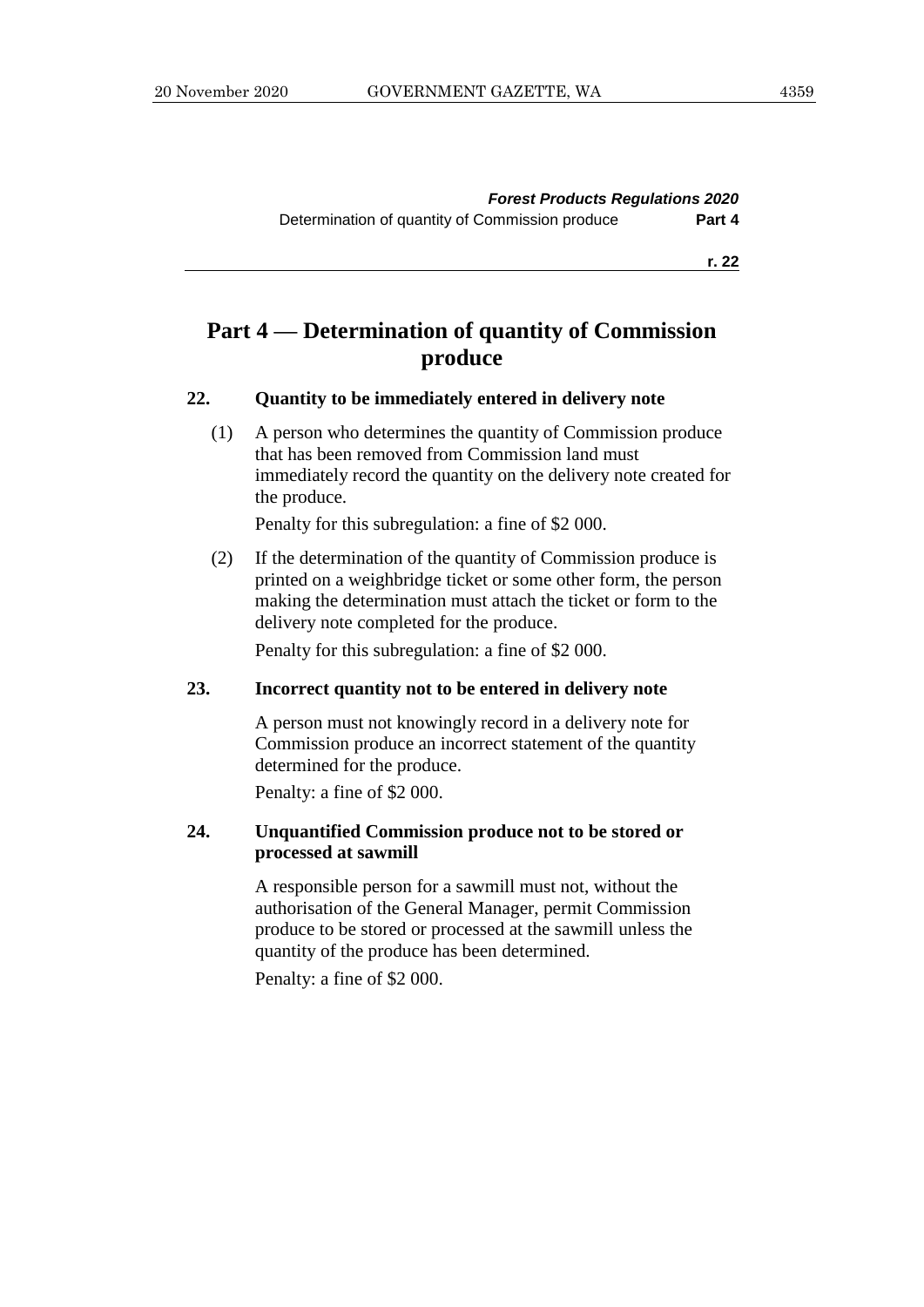*Forest Products Regulations 2020* **Part 5** Log timber receival records

**r. 25**

# **Part 5 — Log timber receival records**

#### **25. Record of log timber receivals to be made**

(1) Each responsible person for a sawmill must, subject to any exemption under subregulation (5), ensure that a record is made in accordance with subregulations (2) to (4) of any log timber felled on Commission land that is received at the sawmill.

- (2) A receival record must be produced
	- (a) in hard copy form; or
	- (b) in electronic form; or
	- (c) in any other form approved by the General Manager.
- (3) A receival record produced under subregulation (2) must be produced —
	- (a) in a form approved by the General Manager; and
	- (b) in a manner approved by the General Manager.
- (4) A receival record must be made on the day the log timber is received and include the following information —
	- (a) the date of receival of the log timber;
	- (b) the species of the log timber and the description, classification and grade assigned to the log timber on the delivery note for the log timber;
	- (c) the quantity of log timber received;
	- (d) in the case of an electronic delivery note the delivery reference number created for the log timber.
- (5) The General Manager may exempt a person or a class of persons from complying with some or all of the requirements in subregulations (2) to (4).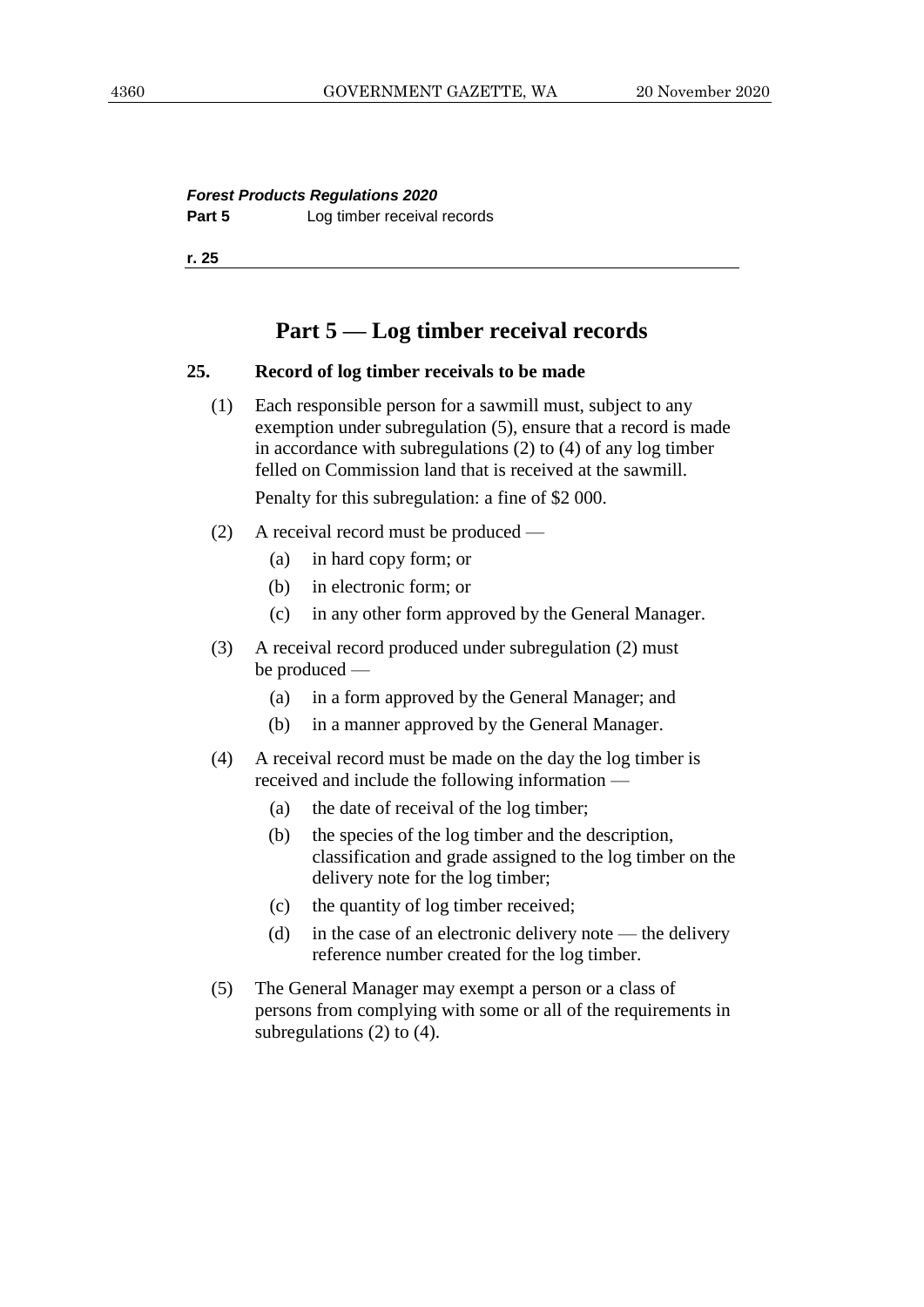| <b>Forest Products Regulations 2020</b> |        |
|-----------------------------------------|--------|
| Log timber receival records             | Part 5 |
|                                         |        |

#### **26. Copy of receival records to be kept for 2 years**

A sawmill owner must cause a copy of the receival record for log timber received at the sawmill to be kept at the sawmill or at another place approved by the General Manager for a period of 2 years after the day the timber is received.

Penalty: a fine of \$2 000.

#### **27. Offence to alter receival record**

- (1) A person must not alter a statement or information entered in a hard copy receival record unless the alteration is —
	- (a) made for the purpose of correcting a mistake as soon as practicable after the mistake is discovered; and
	- (b) made in a manner that leaves the statement or information that is altered legible; and
	- (c) initialled by the person making the alteration at the time the alteration is made.

Penalty for this subregulation: a fine of \$2 000.

(2) A person must not alter a statement or information entered in an electronic receival record.

- (3) If the General Manager becomes aware of a mistake in an electronic receival record, the General Manager —
	- (a) must endeavour to ensure that the mistake is corrected as soon as practicable after it is discovered; and
	- (b) may direct the person who created the record to produce a correct replacement record.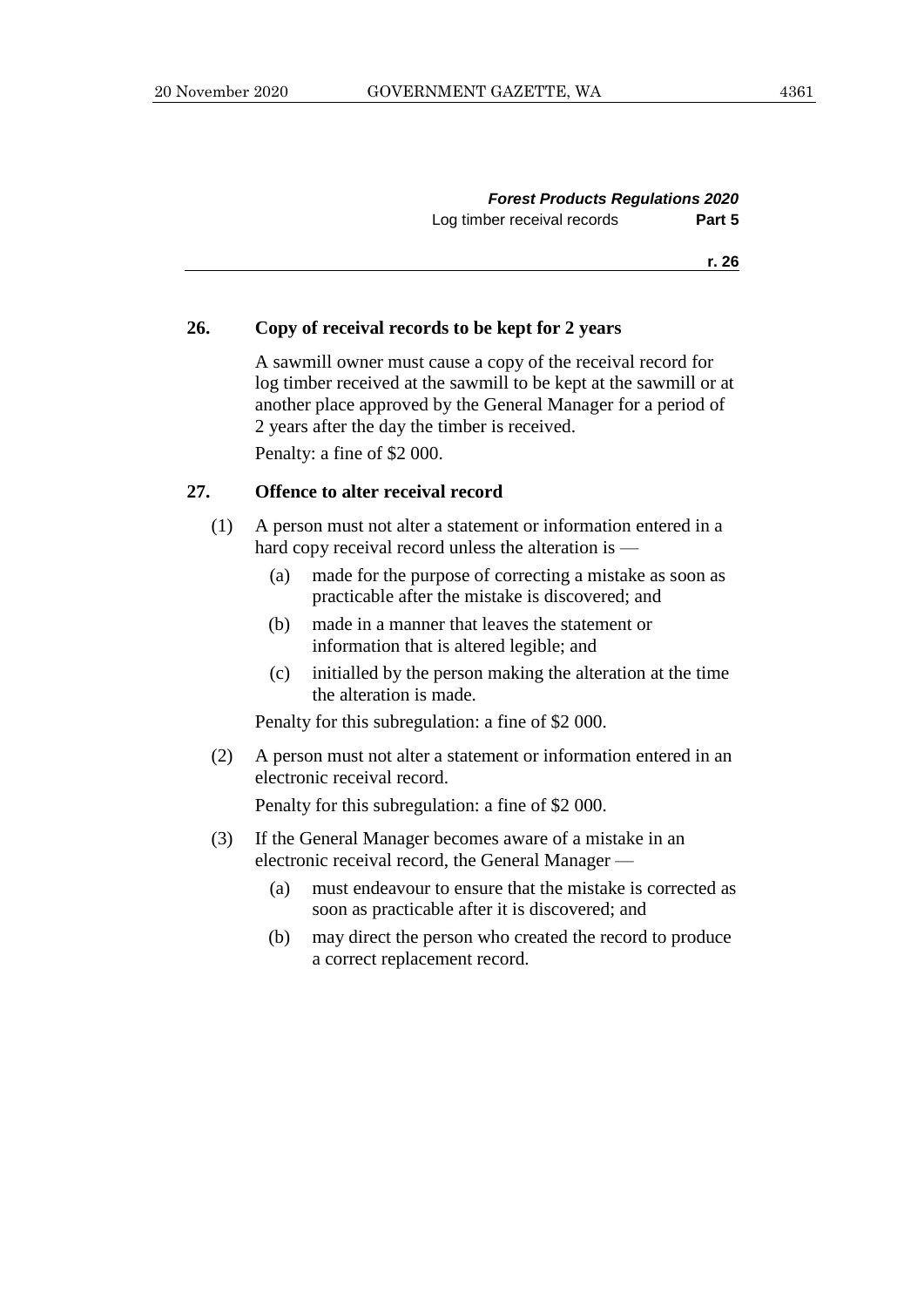# *Forest Products Regulations 2020* **Part 5** Log timber receival records

**r. 28**

#### **28. Receival records to be given to General Manager**

The manager of a sawmill must, within the first 3 working days of each month, provide to the General Manager the receival records that relate to log timber received at the sawmill during the previous month.

Penalty: a fine of \$2 000.

## **29. Authorised person to record sawmill inspection or inquiry (Act s. 64)**

If an authorised person enters a sawmill to make an inspection or inquiry under section 64 of the Act, the authorised person must make an entry in the receival record kept for the sawmill of the following —

- (a) the date of the inspection or inquiry;
- (b) the nature of the inspection or inquiry conducted;
- (c) the results of the inspection or inquiry.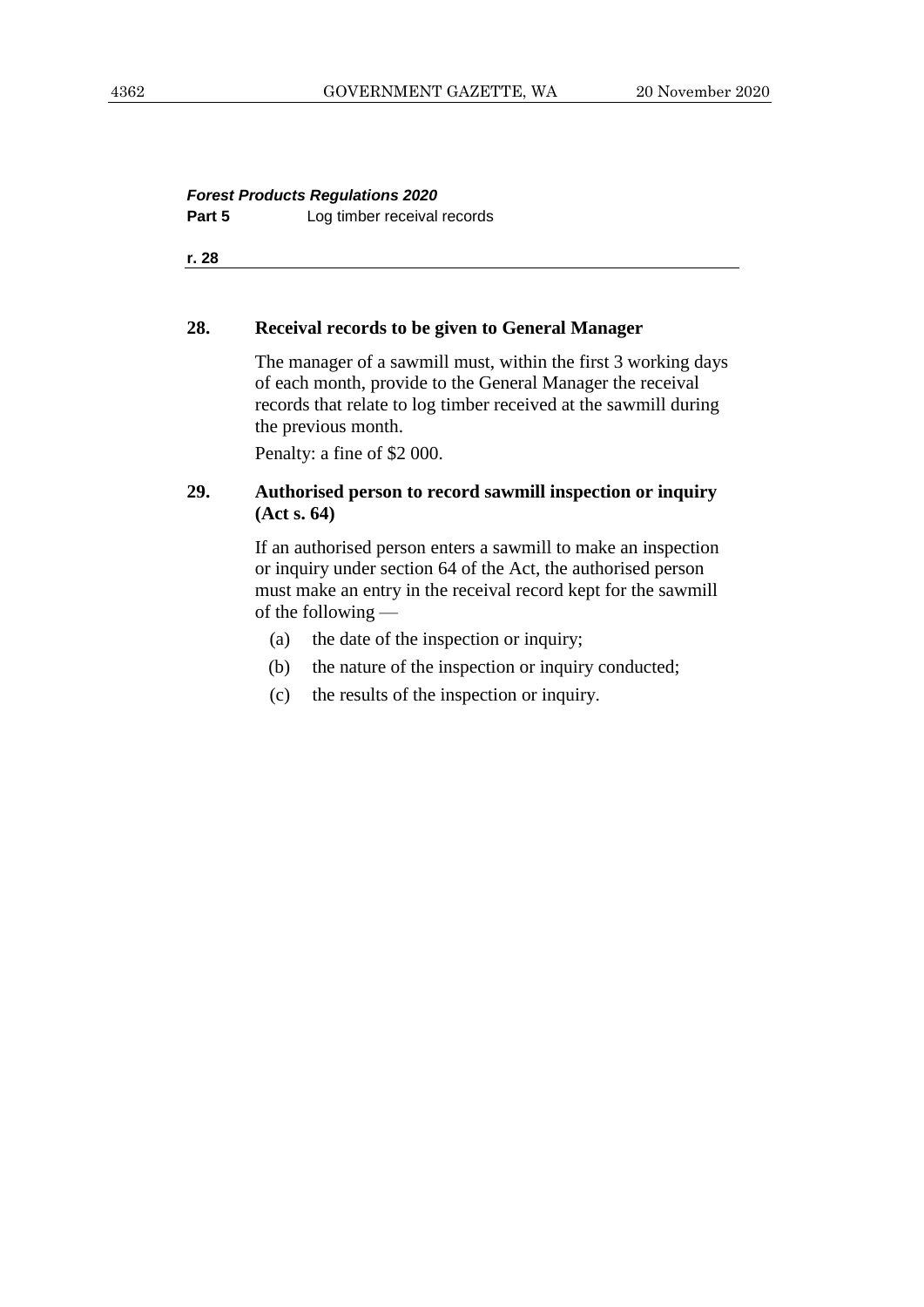#### *Forest Products Regulations 2020* Miscellaneous **Part 6**

**r. 30**

# **Part 6 — Miscellaneous**

#### **30. Provision of contractual information**

 $(1)$  In this regulation —

#### *contractual information* —

- (a) means information relating to a production contract or a road contract as defined in section 55 of the Act; and
- (b) includes information about the type and quantity of Commission produce taken from Commission land and the destination of the produce.
- (2) The General Manager may, by written notice, direct any of the following persons to provide contractual information for the period specified in the notice —
	- (a) a person who manages Commission produce or engages in harvesting (as that term is defined in section 3 of the Act);
	- (b) the owner of a sawmill;
	- (c) the owner of a sharefarming agreement.
- (3) A person must comply with a notice given to the person under subregulation  $(2)$  —
	- (a) within 14 days of receipt of the notice; and
	- (b) in the form directed by the General Manager.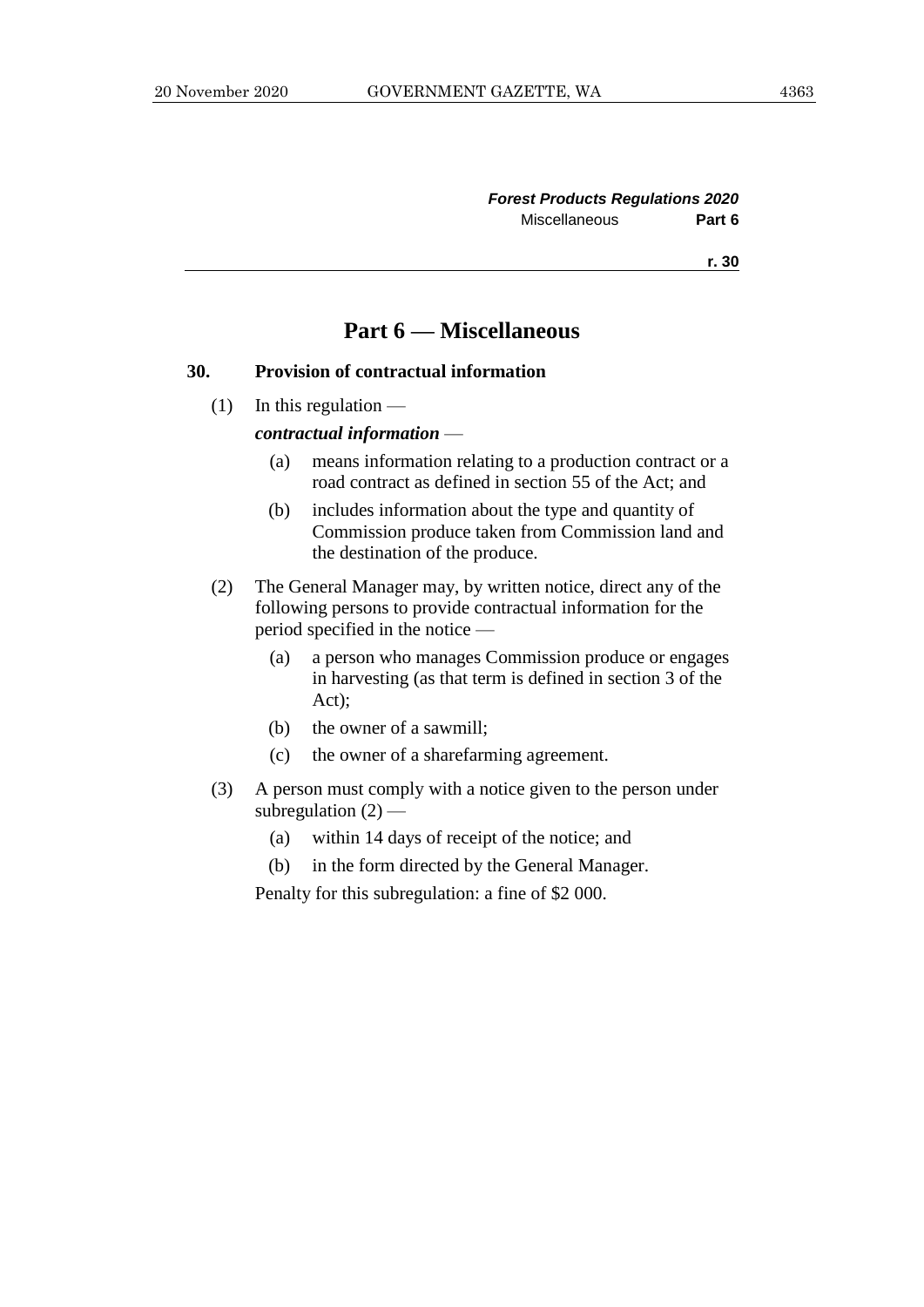#### *Forest Products Regulations 2020* Part 6 **Miscellaneous**

**r. 31**

#### **31. Mark used by authorised person seizing forest product (Act s. 65)**

For the purposes of section 65 of the Act, the following is prescribed as a mark used by an authorised person to indicate that commission produce has been seized by the person —



#### **32. Trees not to be marked without authority**

- $(1)$  In this regulation *forest officer* has the meaning given in the CALM Act section 3.
- (2) A person must not do any of the following on sharefarmed land or land that the Commission has an interest in unless the person is a nominated officer or a forest officer —
	- (a) mark a tree or other Commission produce with chalk, paint, crayon or any other material;
	- (b) attach tape or ribbon to a tree or other Commission produce;
	- (c) attach a brand to a tree or other Commission produce.

Penalty for this subregulation: a fine of \$2 000.

#### **33. Misrepresentation**

A person must not, in relation to any of the following, knowingly make a statement or provide information that is false or misleading in a material particular —

- (a) a delivery note;
- (b) a receival record;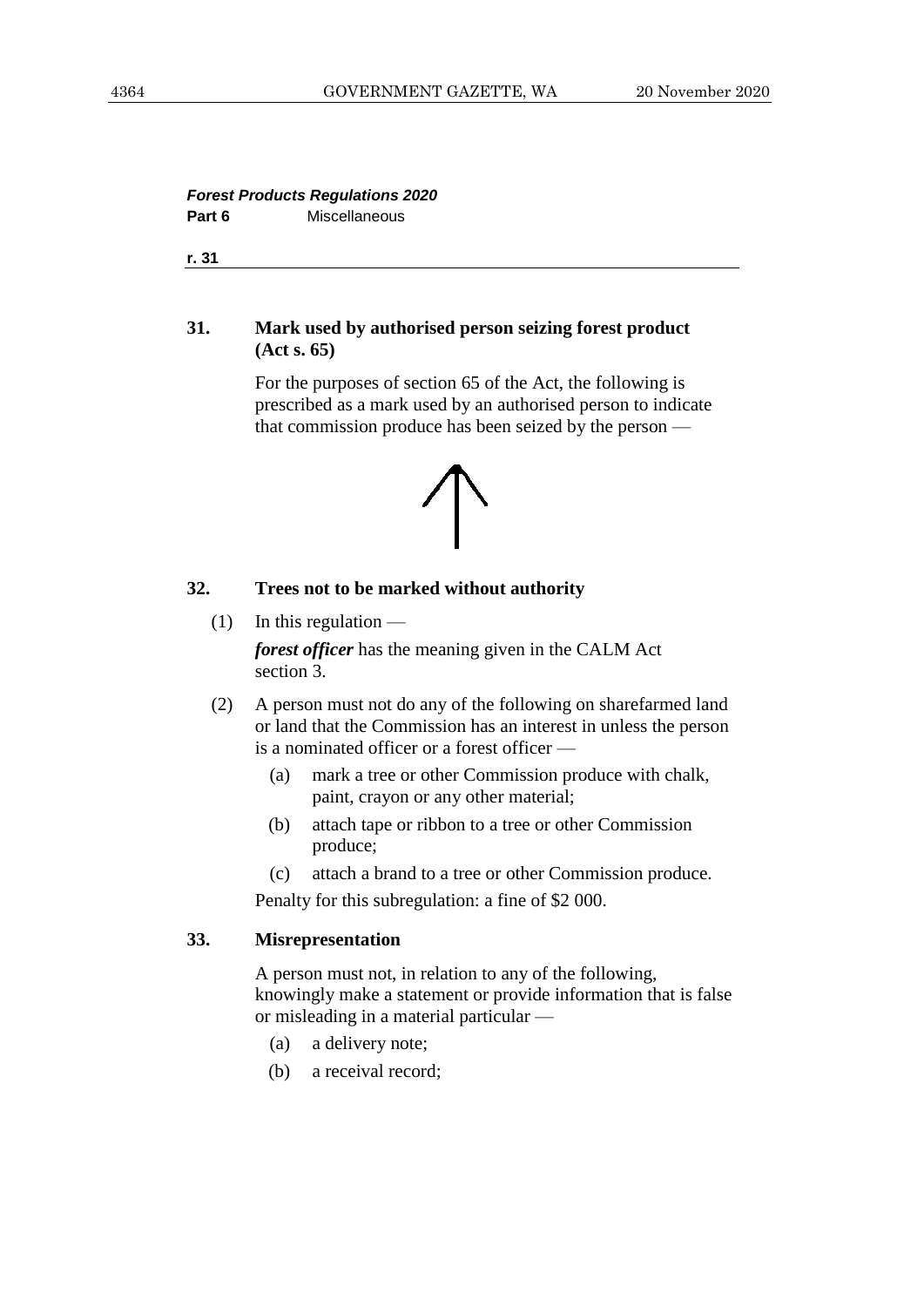|               | <b>Forest Products Regulations 2020</b> |  |
|---------------|-----------------------------------------|--|
| Miscellaneous | Part 6                                  |  |
|               | r. 33                                   |  |
|               |                                         |  |

(c) the provision of contractual information under regulation 30. Penalty: a fine of \$2 000.

N. HAGLEY, Clerk of the Executive Council.

———————————